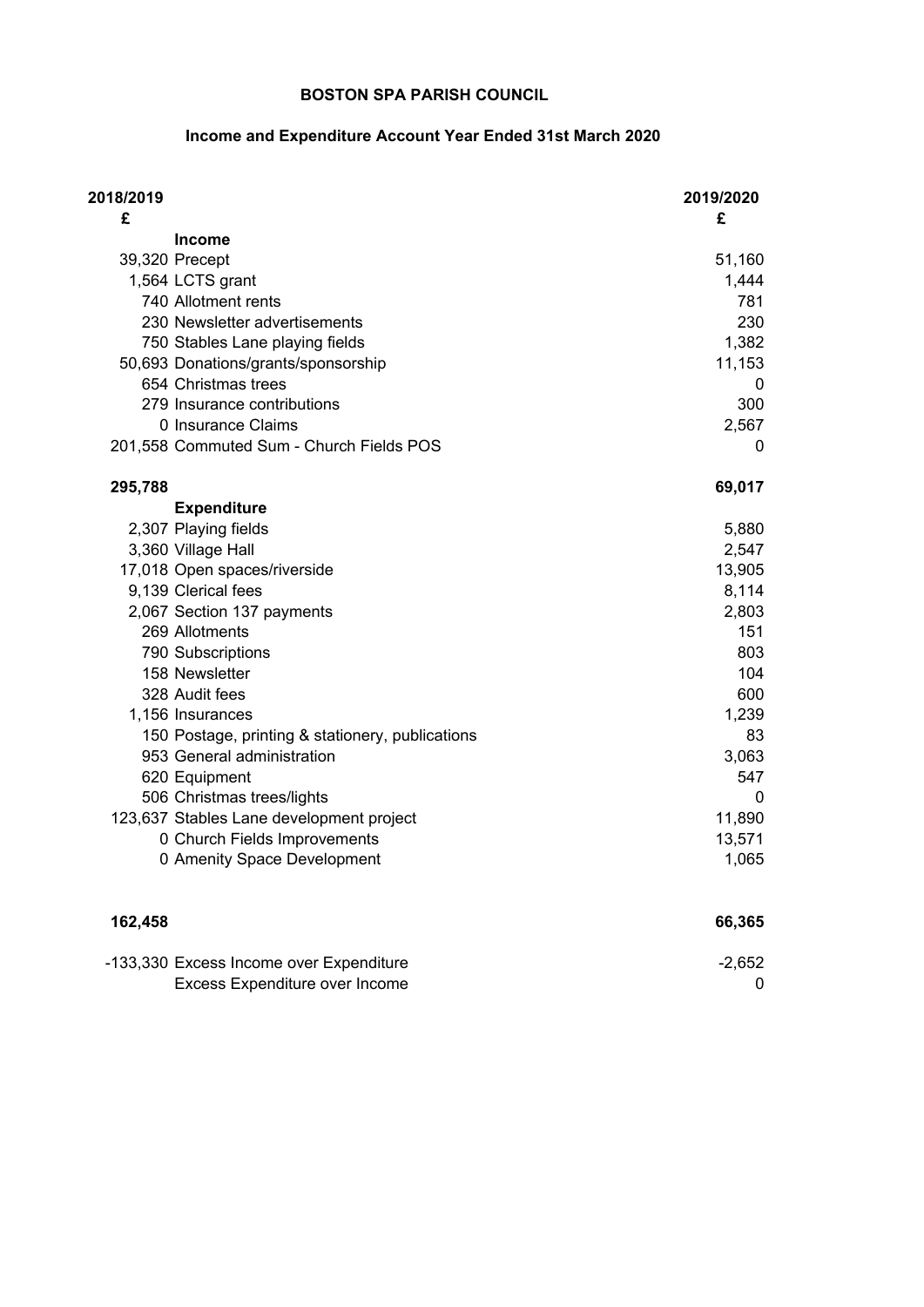| 2018/2019<br>£ |                                          | 2019/2020<br>£ |
|----------------|------------------------------------------|----------------|
|                | <b>Appropriations to/(from) Reserves</b> |                |
|                | 1,275 Asset Replacement Reserve          | -547           |
|                | -76,553 Stables Lane Improvement Reserve | 2,275          |
|                | 271 Christmas Tree Reserve               | $\Omega$       |
|                | 201,558 Church Fields POS                | $-11,486$      |
|                | 0 Amenity space development              | $-1,065$       |
|                | 1,000 Planning                           | O              |
|                | 5,779 General Reserve                    | 13,475         |
| 133,330        |                                          | 2,652          |
| Signed         |                                          | Signed         |

**CHAIRMAN** 

 $\ddot{\phantom{a}}$ 

**RESPONSIBLE FINANCIAL OFFICER** 

Dated

19/05/2020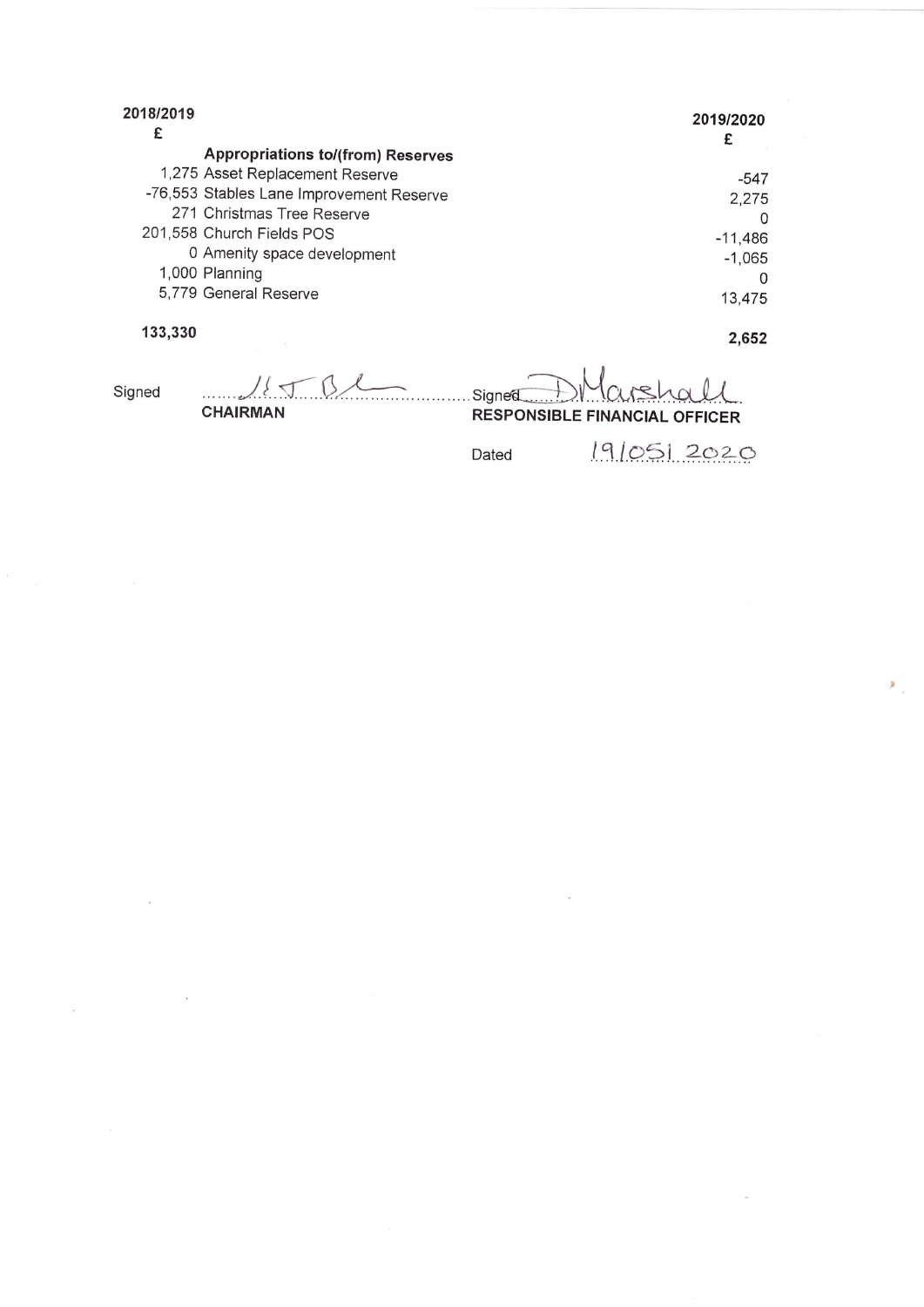## **Balance Sheet as at 31st March 2020**

| 2018/2019<br>£ |                                            | 2019/2020<br>£ |
|----------------|--------------------------------------------|----------------|
|                | <b>Assets</b>                              |                |
|                | Cash at Bank                               |                |
|                | 307,204 Current Account                    | 113,778        |
|                | <b>Savings Account 1</b>                   | 85,000         |
|                | <b>Savings Account 2</b>                   | 110,000        |
|                | <b>Payments in Advance</b>                 |                |
|                | 2,132 Insurance - Village Hall             | 2,168          |
|                | 115 Other                                  | 0              |
|                | 1,679 Sundry Debtors                       | 1,836          |
|                | <b>Less</b>                                |                |
|                | 0 Trade Creditors                          | 0              |
|                | 1,000 Receipts in advance - LCC            | $\mathbf 0$    |
| 310,130 Total  |                                            | 312,782        |
|                | <b>Represented By:</b>                     |                |
|                | 176,800 Balance at 1st April               | 310,130        |
|                | 133,330 Add Excess Income over Expenditure | 2,652          |
|                | 0 Less Excess Expenditure over Income      | 0              |
| 310,130 Total  |                                            | 312,782        |
|                |                                            |                |
|                | <b>Reserves</b>                            |                |
|                | 49,175 General Reserve                     | 62,650         |
|                | 26,782 Asset Replacement Reserve           | 26,235         |
|                | 24,262 Stables Lane Reserve                | 26,537         |
|                | 201,557 Church Fields POS Reserve          | 190,071        |
|                | 1,036 Christmas Tree Reserve               | 1,036          |
|                | 6,318 Amenity Space Development Reserve    | 5,253          |
|                | 1,000 Planning Reserve                     | 1,000          |
| 310,130 Total  |                                            | 312,782        |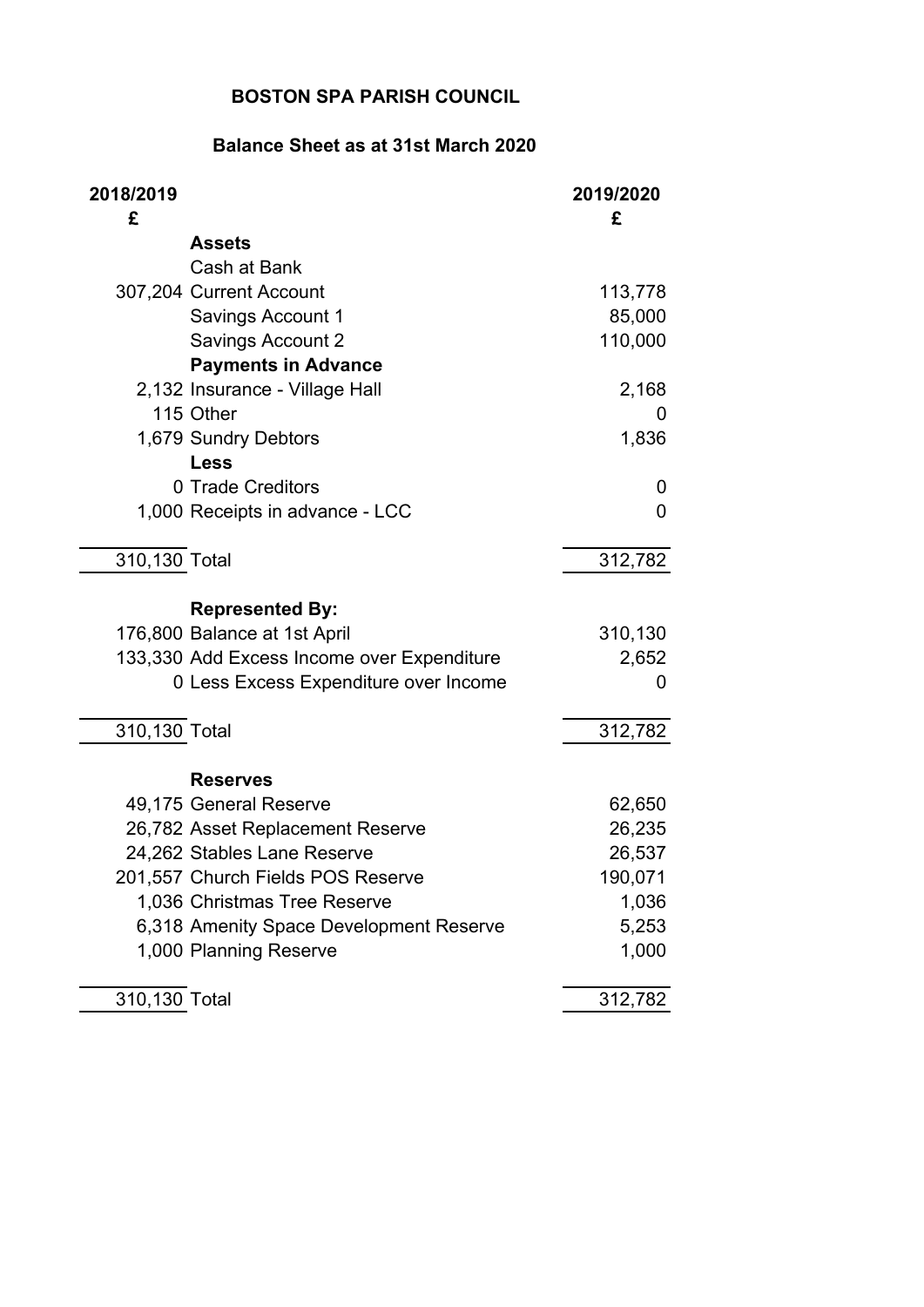#### **Accounts for the year ended 31st March 2020**

#### **Supporting Statement**

#### **Assets**

|    | Movements in the year                                 |       |
|----|-------------------------------------------------------|-------|
| a) | During the year, the following assets were purchased: |       |
|    | 2 x Gazebo Shelters                                   | 6,000 |
|    | 4 x fingerposts                                       | 1,200 |
|    | 1 x laptop                                            | 382   |
|    |                                                       | 7,582 |
|    | The following assets were disposed of: None           |       |

### c) At 31st March, the following assets were held

| <b>Community Assets</b> |  |
|-------------------------|--|
|-------------------------|--|

|                                                        | £         |
|--------------------------------------------------------|-----------|
| <b>Playing Field</b>                                   | 1         |
| Deepdale Woods/Jackdaw Crag                            | 1         |
| Riverside Meadow                                       |           |
| Land on Abbey Estate                                   |           |
| <b>Land on Chestnut Grove</b>                          |           |
| Riverside Lane (Holgate Lane to Deepdale)              |           |
| <b>Clarendon Gardens</b>                               |           |
| <b>Church Fields POS</b>                               |           |
| <b>Village Hall</b>                                    | 1,958,013 |
| <b>Skateboard Equipment, Deepdale Community Centre</b> | 24,071    |
| <b>Street Furniture</b>                                | 72,816    |
| Outdoor Gym Equipment                                  | 13,239    |
| <b>Play Equipment</b>                                  | 17,883    |
| <b>Perimeter Fencing Stables Lane</b>                  | 15,810    |
| 11 Cast Iron Heritage Trail Plaques                    | 3,458     |
| <b>Defibrillators</b>                                  | 5,000     |
| <b>Goal Posts</b>                                      | 1,200     |
| Christmas Lights                                       | 834       |
|                                                        | 2,112,332 |

The basis of valuation of these assets is replacement/insurance value, with the exception of Community Land, which is valued at NIL

#### **Borrowings**

At the close of business on 31st March 2020, there were **no** loans to the Council outstanding

#### **Leases**

At 31st March 2020, there were **no** leases in operation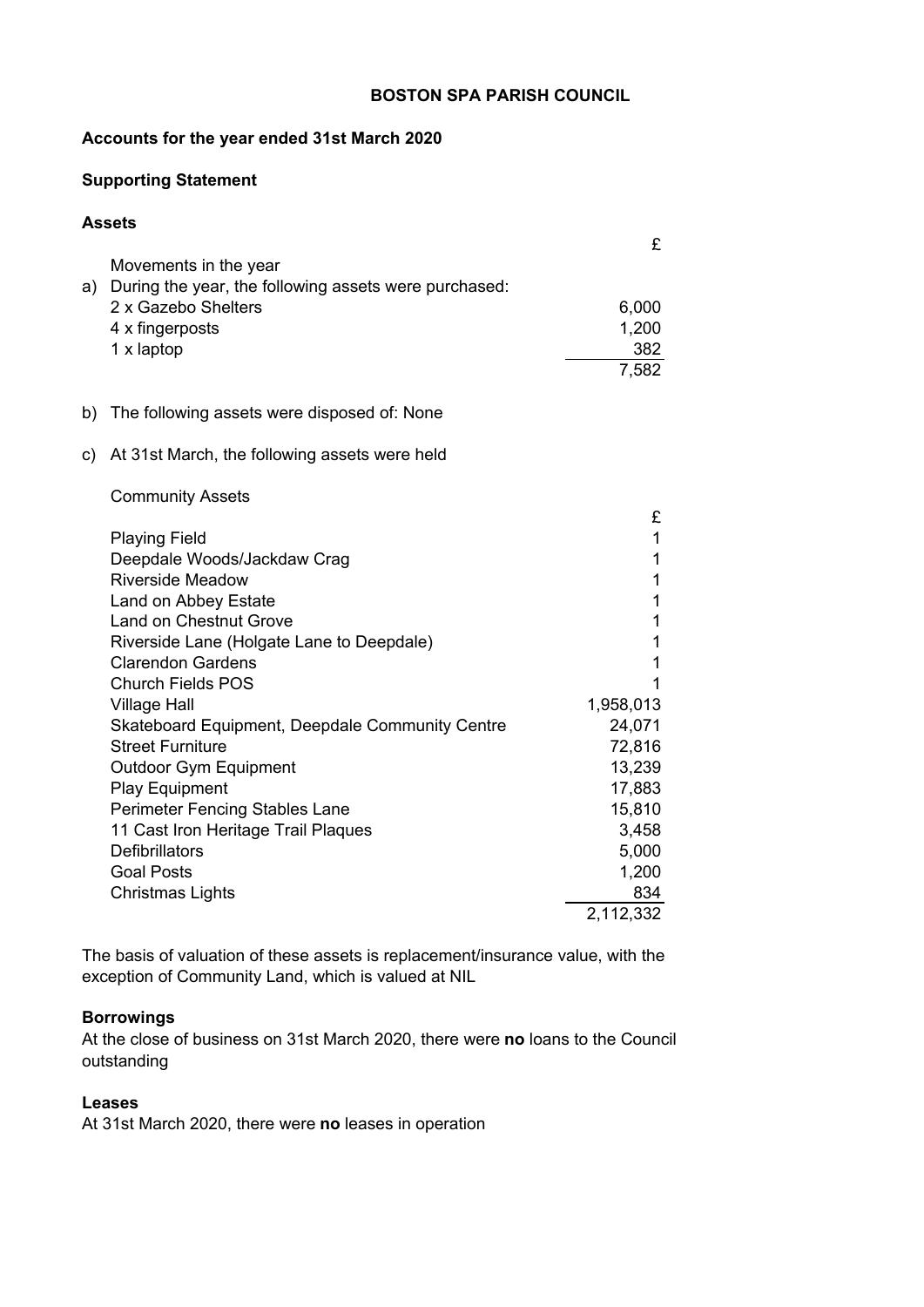#### **Debts outstanding**

| Less than 3 months old |             | £1,835 |
|------------------------|-------------|--------|
| 6 to 12 months old     | <b>None</b> |        |
| Over 12 months old     | None        |        |

#### **Tenancies**

During the year the following new tenancies were entered into:

| Council as Landlord | None |
|---------------------|------|
| Council as Tenant   | None |
| Leeds City Council  | None |

#### **Section 137 Payments**

S137 of the Local Government Act 1972 enables Parish Councils to spend up to the product of £8.12 per head of the electorate for the benefit of the people in the parish on activities not specifically authorised by the powers. The limit for the Council in the year ended 31st March 2020 was £32,480

#### **Agency Work**

During the year, the Council undertook **no** agency work on behalf of other authorities

#### **Advertising and Publicity**

The following costs were incurred during the year

Annual Parish Newsletter **Example 2018** 2019 12:30 and 2019 12:40 annual Parish Newsletter **£104** 

#### **Contingent Liabilities**

The Council's accounts for the year 2019/2020 do not include provision for contingent liabilities, as no contingent liabilities are known.

#### **Pensions**

Not applicable